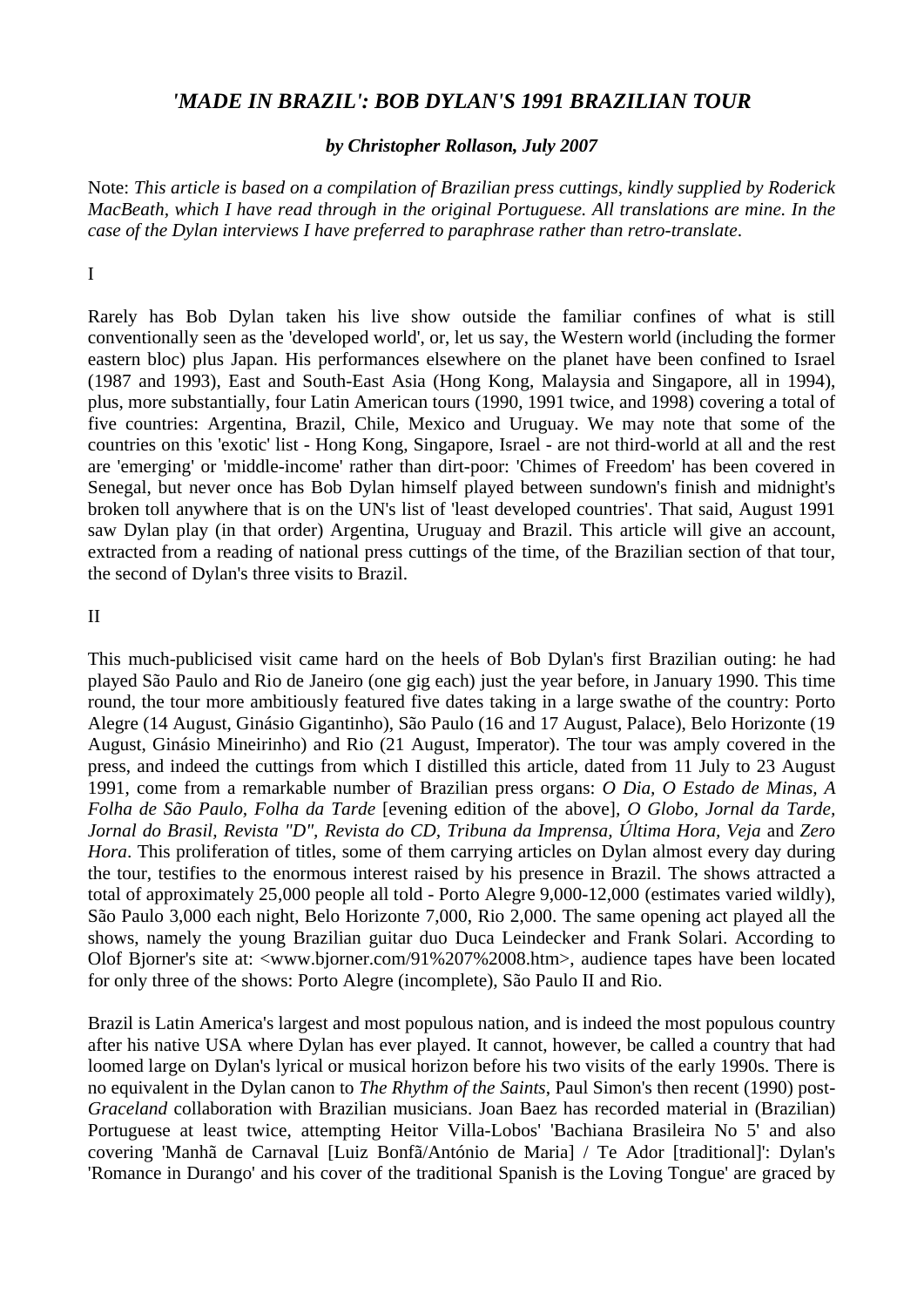interpolated snippets of Spanish, but he has never made any such concession to Portuguese, and nor has he covered any Brazilian song in English. Brazil had featured in one, then fairly recent, Dylan song, 'Union Sundown' from 1983's *Infidels*: 'My belt-buckle's from the Amazon ... / All the furniture, it says "Made in Brazil" /Where a woman, she slaved for sure /Bringin' home thirty cents a day to a family of twelve, / You know, that's a lot of money to her.' However, the social concern expressed in that song (which he did not perform on the tour, and which, is, curiously, not mentioned in any of the press articles) does not seem to have been uppermost in Dylan's mind on that visit. Brazil is a country of extremes which supports both a burgeoning middle class and a huge proletariat: Dylan had, between 1965 and 1991, sold all of one million albums on the Brazilian market, but not to the likes of the woman who slaves for thirty cents a day. For better or worse, and whatever anyone's radical pretensions, a taste for Bob Dylan in Brazil is clearly a speciality of the intelligentsia.

## III

It is clear from the press build-up that expectation was high and tense well before Dylan arrived. Emblematically, on 24 May that year the most famous songwriter of the twentieth century had celebrated his 50th birthday. His most recent studio album was *Under the Red Sky*, but more significant was the release, timed for his half-century, of *The Bootleg Series vols. 1-3*, and that collection was strategically launched on the Brazilian market, in a 5,000-copy edition and to rapturous reviews, in July 1991, a month in advance of the tour.

Dylan arrived at the Porto Alegre airport, from Montevideo, on 13 August, and checked in at the Plaza São Rafael hotel. His sole gig in Uruguay, the night before, had included one novelty: the first-ever performance of 'When You Did You Leave Heaven?', the 1930s number composed by Walter Bullock and Richard A. Whiting which he had covered on 1988's *Down in the Groove* (he would play the song again in Rio). A dozen newspapermen, whether or not 'eating candy' and apparently not 'held down by big police', were waiting for him at the airport: Dylan simply ignored them. *O Globo* reported the next day: 'Dylan arrives in Brazil in silence', and indeed the local journalists, clearly not au fait with the great man's usual tour habits, expressed surprise at his reclusiveness and his unwillingness to step out of the hotel the first day (though the *Jornal do Brazil* did report on the 16th that Dylan had been spotted inspecting the sights of Porto Alegre). On the first night, Dylan dined with his entourage at the hotel: it is recorded that his gastronomic choice fell on the eminently Brazilian *frango de churrasco* (barbecued chicken) and that he drank red wine. Meanwhile, the press build-up to the concert, as was to be expected, had been loyally promoting the man dining on chicken with the usual, well-worn slogans, of which *Zero Hora*'s 14 August headline can stand as typical: 'The grand troubadour of protest folk' (say no more!!). The concert itself was generally well received by the press, but here as at all the shows the reports did also register a degree of perplexity and even disappointment amongst an audience very few of whom would have been familiar with Dylan's established tour practice. As can happen at any concert with the less well-informed, there were complaints from those who wanted to hear the 60s hits and nothing else and were turned off by the later material, and from those who expected every song at a Dylan concert to be a carbon copy of the studio version. Thus, the *Folha da Tarde* (16 August) said of the Porto Alegre concert: 'Dylan … sang only a few songs known to the general public, out of the 18 selections. The famous *Blowin' in the Wind* was presented with a new arrangement. Many in the audience could scarcely recognise it'. We have of course heard these complaints elsewhere, before and since. When Bob Dylan plays there is nothing new under the sun, not even the Brazilian sun. Nonetheless, *Zero Hora* for 15 August concluded, with visible relish: 'The idol fulfilled his role. He aroused the crowd and filled them all with ecstasy, as they sang along with him and made the Gigantinho stadium tremble'.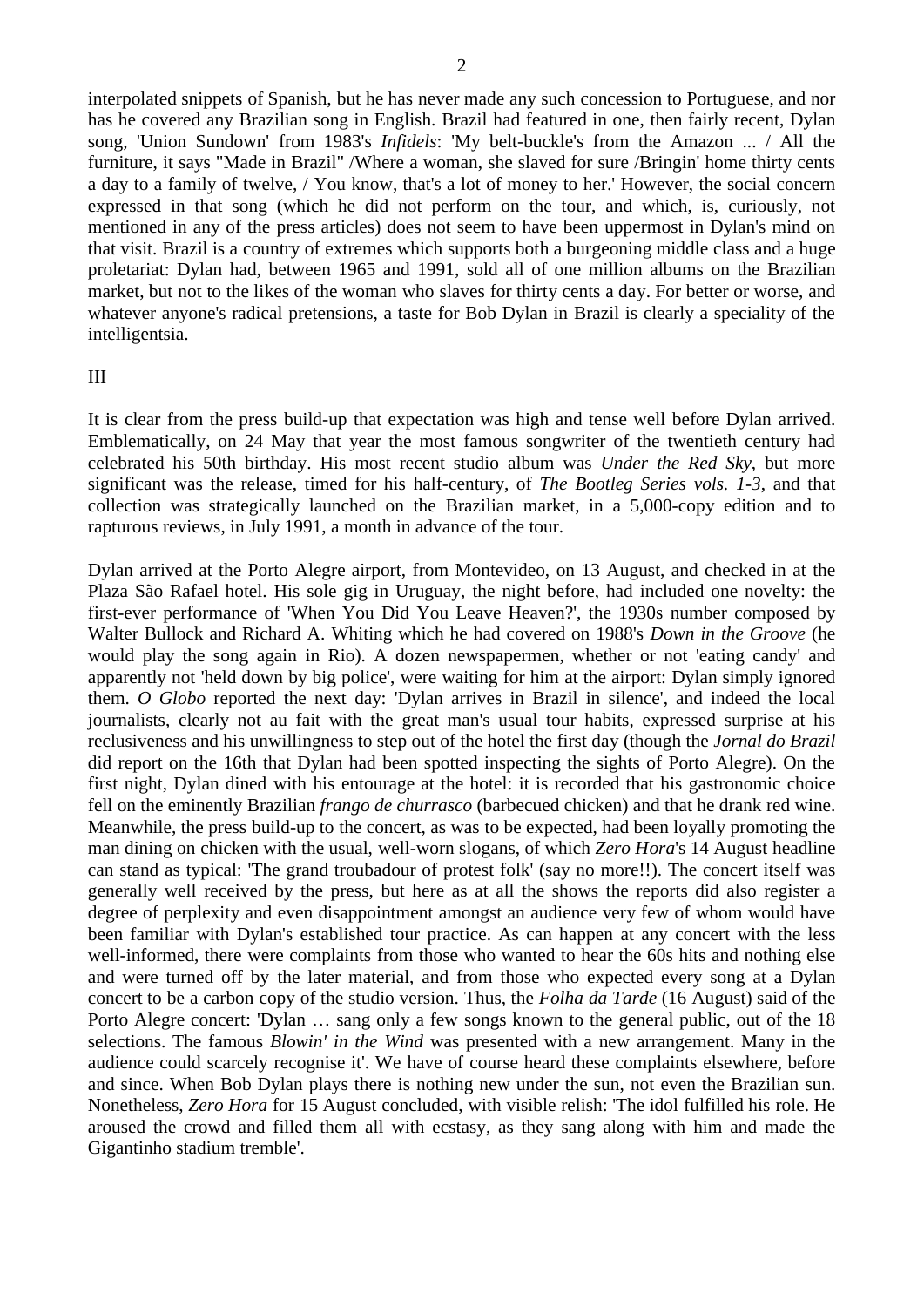Porto Alegre may stand as typical of the pattern of reception for the entire tour, and it is therefore unnecessary to go into the other concerts and the pre- and post-concert coverage for the other cities in such detail. The basic schema reproduced itself each time: press hype repeating the usual clichés - folk troubadour, protest poet, rock'n'roll prophet, bard of hippiedom (!), author of pacifist (?) anthems, sixties legend, voice that shaped the consciousness of a generation, etc, etc (with the occasional perplexed nod to the Christian period), and, in the less informed cases, the usual solecisms ('Bob Dylan' as his 'pseudonym', Robert Allen Zimmerman as his 'real name'); perplexity at Dylan's aloofness and withdrawal; and responses to the concerts swinging between euphoria (yes, yes, this really is Bob Dylan in Brazil!) and frustration over 'obscure' song selections and 'unrecognisable' arrangements. There was of course the predictable crop of misspelt names and mangled song titles, as well as grosser errors. *Revista D* (18 August) committed the howler of evoking Dylan's 'forays into Catholicism [sic]' - though *Le Monde* once made the same mistake and *O Estado De Minas* (again 18 August), in a fit of sentimentalism, called Dylan 'the spokesman of a whole generation that protested against wars and social injustice, its only weapon the slogan "love and peace"'. Between a Catholic Dylan and a hippy-dippy love-and-peace Dylan, some of Brazil's press readers had the right to feel that something was happening but they didn't know what it was …

#### IV

On a more anecdotal level, some may like to know for their fact files that the audience for São Paulo I included, along with his Brazilian wife, Australia's Nick Cave, who was later to cover Dylan's 'Death is not the End'. Brazilian musicians were reported as attending the concerts, though there is no mention of any real 'name' ones (a point I shall return to later). Nor is there much sign of official recognition from the Brazilian political and cultural establishment. Sony's representative in Brazil, however, did, in São Paulo, present Dylan - as *O Globo* reported on 19 August - with a trophy to commemorate his one million sales in the land of the samba, in the form of a framed montage of replicas of three of his CDs. It is worth noting that the Mineirinho stadium in Belo Horizonte was described by the local paper, *O Estado de Minas* (21 August), as a disastrous location for a concert: 'The sound is dire. The stadium is in an appalling state. Forest trees grow up around it, the iron structures are rusting away'. The paper nonetheless concluded that Dylan rose to the occasion and: 'If finally there was no disaster, it was thanks to Dylan's grit (*garra*)'. We may add that in São Paulo it appears that the reclusive visitor took time out (as he had in Buenos Aires) to explore the megapolis, and even to make a trip to the old colonial city and onetime gold-rush town of Ouro Preto, whose name means 'black gold'.

The setlists (available at the Bjorner site, URL as above) were representative enough of that period of the Never Ending Tour: half a dozen 60s hits (and on the second São Paulo night the less wellknown 'Bob Dylan's Dream'), a couple from the 70s, a couple from the religious period, one or more tracks from *Oh Mercy*, 'Wiggle Wiggle' from *Under the Red Sky* (the only song played from that album), and some nights one or two cover versions. The covers were: the traditional 'Trail of the Buffalo' - Porto Alegre; John Prine's 'People Putting People Down' - São Paulo II; and 'When Did You Leave Heaven?' (as seen above) plus the Johnny Cash number 'Folsom Prison Blues' - Rio. All five concerts opened with 'New Morning' and signed off with 'Ballad of a Thin Man' as second encore. It is true that some nights featured more 'familiar' material than others (Belo Horizonte, with four songs from *Oh Mercy*, would certainly have perplexed the audience more than the more 60sfaithful São Paulo I), but if we analyse all the songs played over the five concerts we get the following breakdown: *Freewheelin*' 3, *The Times They Are A-Changin'* 1, *Another Side* 1, *Bringing It All Back Home* 5, *Highway 61 Revisited* 3, *Blonde on Blonde* 2, other pre-accident 1, *Basement Tapes* 1, *John Wesley Harding* 2, *Nashville Skyline* 1, *New Morning* 1, *Pat Garrett and Billy the Kid* 1, *Blood on the Tracks* 2, other 70s 1, *Slow Train Coming* 2, *Shot of Love* 1, *Empire Burlesque*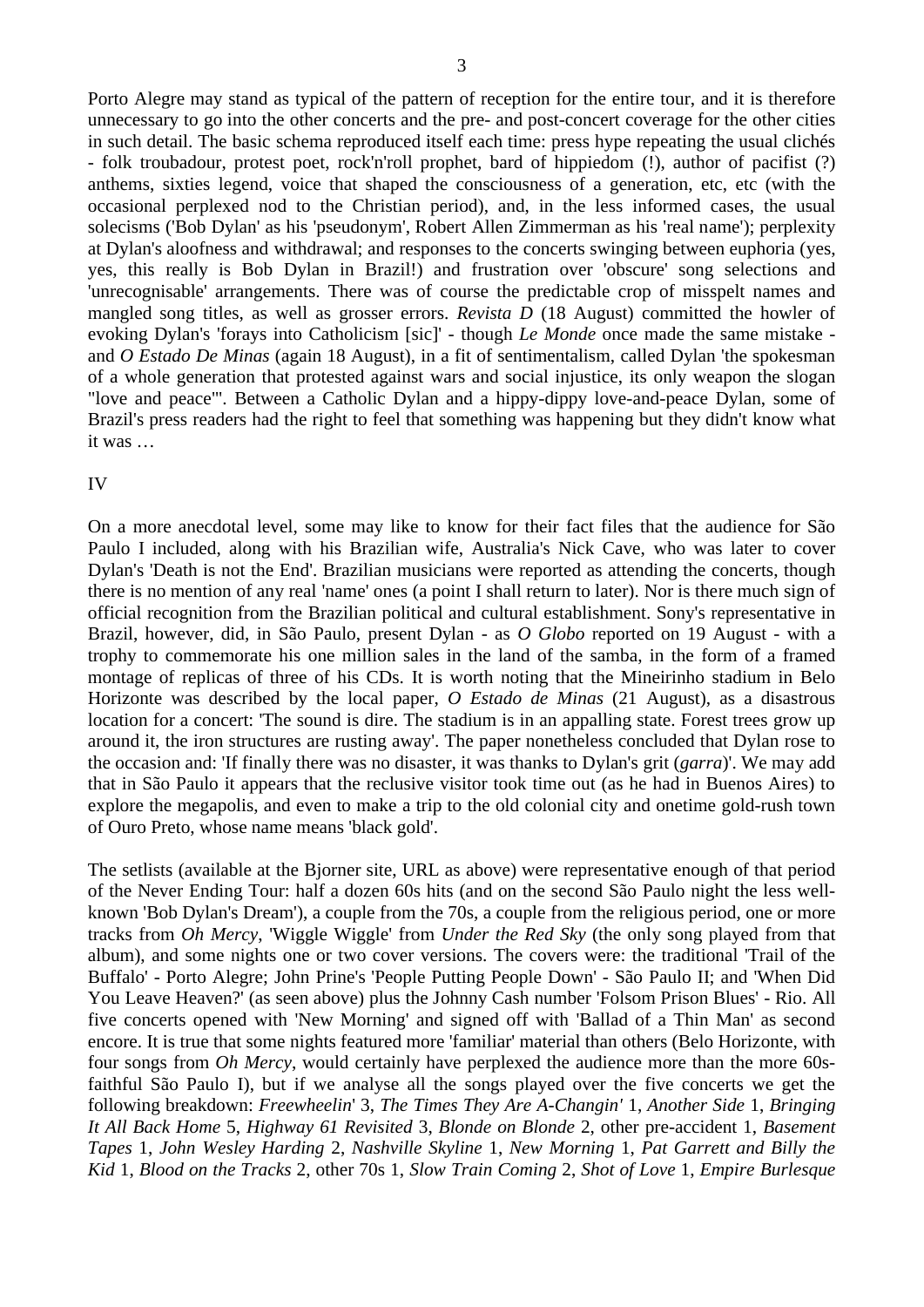1, *Down in the Groove* (cover version) 1, *Oh Mercy* 4, *Under the Red Sky* 1, unreleased cover versions 3. That makes a total of 38 songs, of which 16 are pre-accident, 9 span the period from the *Basement Tapes* to *Blood on the Tracks*, 3 are unreleased covers and the remaining 10 are from the supposedly 'obscure' period from *Slow Train Coming* on. Statistically, this seems a perfectly reasonable compromise between audience expectations and Dylan's legitimate desire to represent his whole career, and the perplexity in the ranks of the Brazilian spectators is perhaps best ascribed to the failure of their own media to prepare them adequately for the 'really real' experience of a Dylan concert as it is.

#### V

The Brazilian tour produced a major surprise in what was hailed as Bob Dylan's first press conference for seven years. On 17 August in São Paulo, at the Palace concert hall two hours before his second show there, Dylan stunned Brazil's media by announcing that he would talk to the press. According to the *Jornal do Brasil* (19 August), he invited the bemused scribes to step up to his private box two by two and ask him questions directly in English (i.e. no interpreters). Thanks to this method, there was no syndication and each newspaper published a different interview text. *O Jornal do Brasil, A Folha de São Paulo, A Folha da Tarde, O Globo* and *O Jornal da Tarde* all featured a Dylan interview in their 19 August editions. Dylan did not, though, give away a vast amount. Still, something rather than nothing was delivered, and a few nuggets from the various interviews now follow.

Dylan said he found Brazilians friendly and relaxed; yes, he had listened to some Brazilian music (he didn't say what); he claimed a new Brazilian-themed song might come out of the tour; asked what he was currently reading, he answered (most mysteriously), *History*; asked about his current musical tastes, he named no contemporary artists but said he listened to Elvis Presley, [50s country singer] Patty Page and Dean Martin (*Jornal do Brasil*). He flattered his hosts by declaring that *his head felt great* in Brazil, and compared São Paulo to Chicago (*O Globo*). He also spoke warmly of his recent shows in Eastern Europe (June 1991), including Budapest and Ljubljana, saying he had enjoyed performing there (*Jornal da Tarde*). Unsurprisingly, he rejected the mantle of 'prophet' out of hand and said he took little interest in politics (*Folha da Tarde*). Asked about his recent album *Under the Red Sky*, he said that all had gone well but it could have been better. Asked what were the most significant moments of career, he declined to answer and numinously declared: *I don't look back* (*A Folha de São Paulo*). All in all, little was revealed: the impromptu press conference offered the world a Dylan in relaxed, even genial mood, but … speaking like silence. The *Jornal do Brasil* concluded: 'We discovered that Bob Dylan does talk, even if his answers always seem to be blowin' in the wind (*soprando com o vento*)'.

### VI

The promised Dylan composition about Brazil never materialised (Dylan in any case would release no new songs until *Time out of Mind* in 1997). Overall, the general impression of the tour is positive on both sides. Dylan was appreciative of Brazil, and took a genuine interest in his young Brazilian support act. The Brazilian journalists had done their homework reasonably well, and some among them were obviously genuine Dylan fans: the clichés and howlers, the misspelt names and distorted titles were of course there, but these things always happen when Dylan is written about in the media and were not noticeably worse than elsewhere before or since (indeed, very recently, in 2007, many of the same clichés and solecisms resurfaced in the Spanish press when Dylan was awarded the Prince of Asturias Prize for the Arts). Still, somehow there is a persistent sense of remoteness about the whole encounter: despite the *frango de churrasco*, despite the interviews, in this collection of